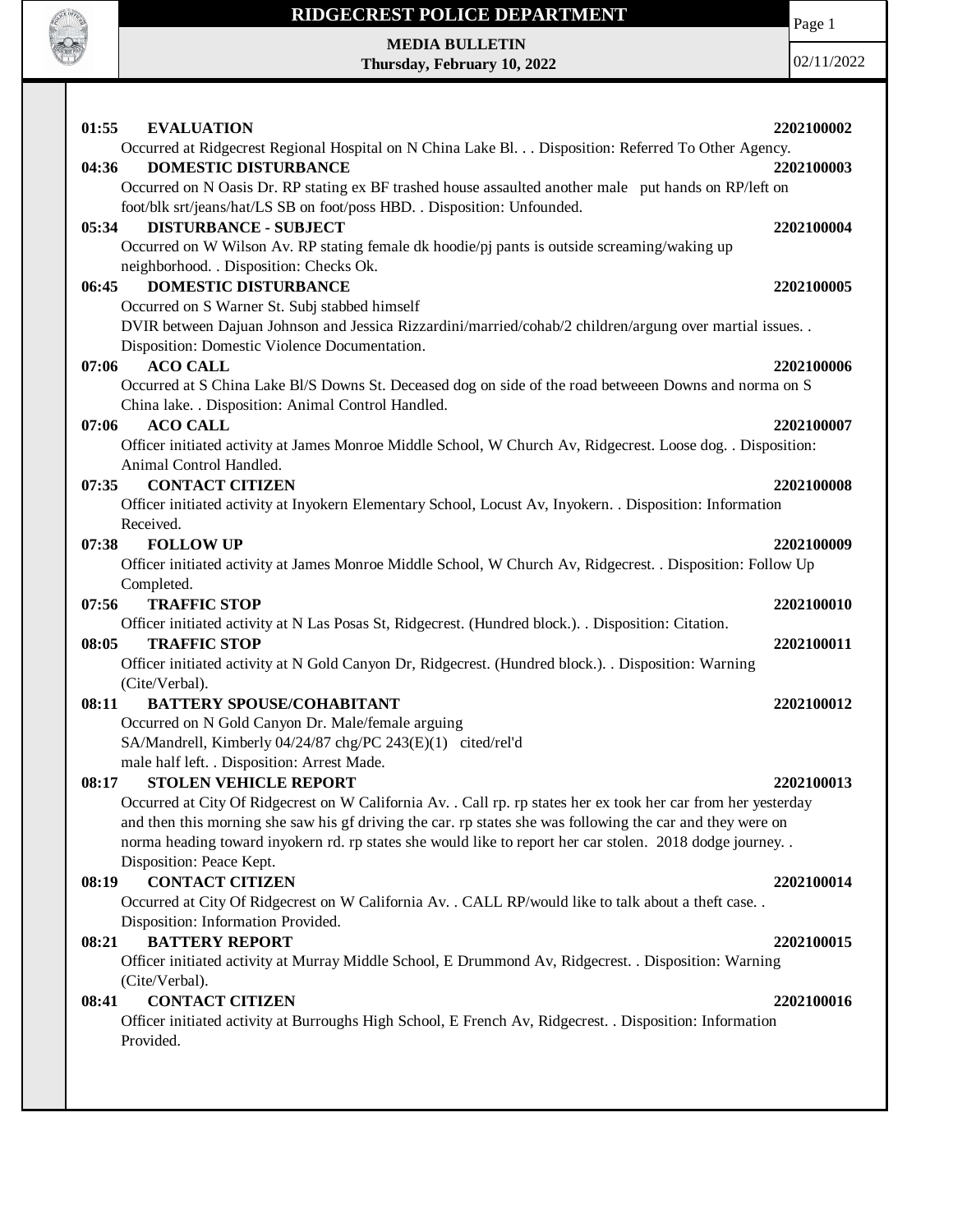

Page 2

**MEDIA BULLETIN Thursday, February 10, 2022**

| 08:44<br><b>FOLLOW UP</b>                                                                                                | 2202100017 |
|--------------------------------------------------------------------------------------------------------------------------|------------|
| Officer initiated activity at W Robertson Av, Ridgecrest. . Disposition: Follow Up Completed.                            |            |
| <b>VERBAL THREATS</b><br>08:48                                                                                           | 2202100018 |
| Occurred on W Church Av. Rp states he is being threatened by students from school. rp states he does not                 |            |
| feel safe going to school with the amount of threats he is receiving. . Disposition: Necessary Action Taken.             |            |
| POSITIVE CITIZEN CONTACT<br>08:52                                                                                        | 2202100019 |
| Officer initiated activity at Murray Middle School, E Drummond Av, Ridgecrest. . Disposition: Necessary                  |            |
| Action Taken.                                                                                                            |            |
| <b>FOLLOW UP</b><br>08:58                                                                                                | 2202100020 |
| Officer initiated activity at Burroughs High School, E French Av, Ridgecrest. . Disposition: Follow Up                   |            |
| Completed.                                                                                                               |            |
| 09:20<br><b>FOOT PATROL</b>                                                                                              | 2202100021 |
| Officer initiated activity at Burroughs High School, E French Av, Ridgecrest. . Disposition: Checks Ok.                  |            |
| 09:27<br><b>FOLLOW UP</b>                                                                                                | 2202100022 |
| Officer initiated activity at S Sunland St, Ridgecrest. . Disposition: Follow Up Completed.<br><b>FOLLOW UP</b><br>09:37 | 2202100023 |
| Officer initiated activity at Mesquite High School, W Drummond Av, Ridgecrest. . Disposition: Follow Up                  |            |
| Completed.                                                                                                               |            |
| POSITIVE CITIZEN CONTACT<br>09:48                                                                                        | 2202100024 |
| Officer initiated activity at Burroughs High School, E French Av, Ridgecrest. . Disposition: Necessary Action            |            |
| Taken.                                                                                                                   |            |
| <b>FOLLOW UP</b><br>09:53                                                                                                | 2202100025 |
| Officer initiated activity at W Church Av, Ridgecrest. . Disposition: Follow Up Completed.                               |            |
| 09:56<br><b>ACO CALL</b>                                                                                                 | 2202100026 |
| Occurred at City Of Ridgecrest on W California Av. . CALL RP/states her dog was attacked by another dog                  |            |
| while out on a walk this morning. . Disposition: Animal Control Handled.                                                 |            |
| <b>ABANDONED VEHICLE</b><br>09:57                                                                                        | 2202100027 |
| Occurred on S Sunset St. (Hundred block.) Rp would like to report a Black 4 door mazda has been sitting there            |            |
| for over a week. . Disposition: Warning (Cite/Verbal).                                                                   |            |
| 10:04<br><b>FOLLOW UP</b>                                                                                                | 2202100028 |
| Officer initiated activity at Sierra Vista Education Center, N Norma St, Ridgecrest. . Disposition: Follow Up            |            |
| Completed.                                                                                                               |            |
| 10:21<br><b>HOME VISIT</b>                                                                                               | 2202100029 |
| Officer initiated activity at W Church Av, Kern County. . Disposition: Necessary Action Taken.                           |            |
| <b>FOOT PATROL</b><br>10:27                                                                                              | 2202100030 |
| Officer initiated activity at Burroughs High School, E French Av, Ridgecrest. . Disposition: Checks Ok.                  |            |
| 10:29<br><b>DETAIL</b>                                                                                                   | 2202100031 |
| Occurred on S Gateway Bl. . Disposition: Necessary Action Taken.                                                         |            |
| 911 WIRELESS CALL<br>10:33                                                                                               | 2202100032 |
| Occurred at City Of Ridgecrest on W California Av. . Silence//no answer on callback. . Disposition: Log Note             |            |
| Only.                                                                                                                    |            |
| <b>FOLLOW UP</b><br>10:35                                                                                                | 2202100033 |
| Officer initiated activity at Mesquite High School, W Drummond Av, Ridgecrest. . Disposition: Follow Up                  |            |
| Completed.                                                                                                               |            |
| <b>DISTURBANCE</b><br>11:09                                                                                              | 2202100034 |
| Officer initiated activity at Burroughs High School, E French Av, Ridgecrest. . Disposition: Warning                     |            |
| (Cite/Verbal).                                                                                                           |            |
|                                                                                                                          |            |
|                                                                                                                          |            |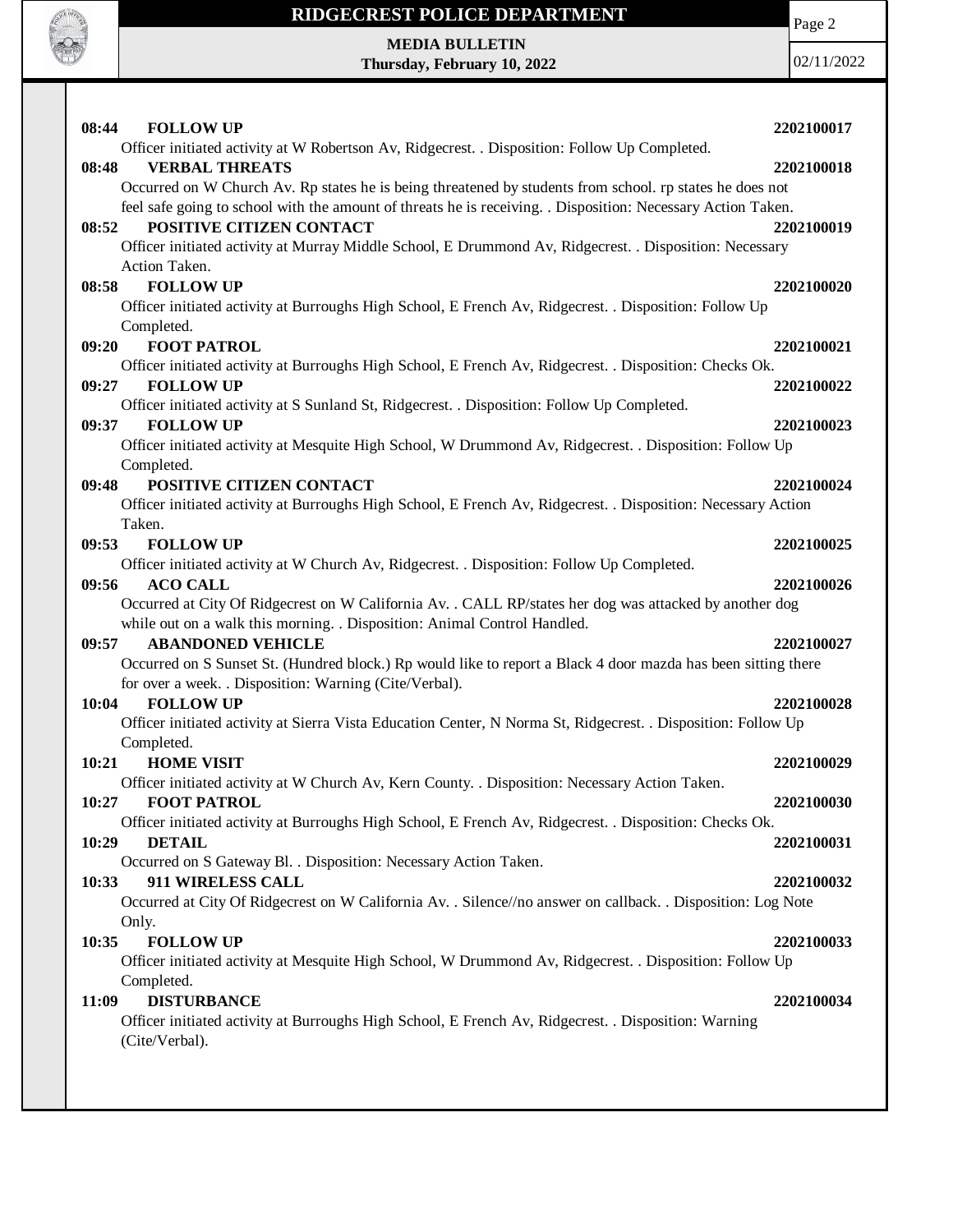

Page 3

**MEDIA BULLETIN Thursday, February 10, 2022**

| 11:41<br><b>CONTACT CITIZEN</b><br>Officer initiated activity at Burroughs High School, E French Av, Ridgecrest. . Disposition: Information                                                                                                                                        | 2202100035 |
|------------------------------------------------------------------------------------------------------------------------------------------------------------------------------------------------------------------------------------------------------------------------------------|------------|
| Provided.                                                                                                                                                                                                                                                                          |            |
| <b>FOLLOW UP</b><br>11:47                                                                                                                                                                                                                                                          | 2202100036 |
| Officer initiated activity at Stater Brothers #109, N China Lake Bl, Ridgecrest. . Disposition: Follow Up                                                                                                                                                                          |            |
| Completed.                                                                                                                                                                                                                                                                         |            |
| <b>BATTERY</b><br>11:50                                                                                                                                                                                                                                                            | 2202100037 |
| Occurred on W Panamint Av. male subj on the ground. . Disposition: Information Provided.                                                                                                                                                                                           |            |
| 11:55<br><b>BATTERY</b><br>Occurred on W Panamint Av. RP advising a male got in between him and his door, not allowing RP entry to his<br>own home. rp advised he punched subj in his face, and male subj is now on the ground unconscious<br>Disposition: Duplicate Call Entered. | 2202100038 |
| <b>EXTRA PATROL</b><br>12:06                                                                                                                                                                                                                                                       | 2202100039 |
| Officer initiated activity at Tennis Courts, E French Av, Ridgecrest. . Disposition: Checks Ok.                                                                                                                                                                                    |            |
| <b>EXTRA PATROL</b><br>12:06                                                                                                                                                                                                                                                       | 2202100040 |
| Officer initiated activity at Skate Park, E French Av, Ridgecrest. . Disposition: Checks Ok.                                                                                                                                                                                       |            |
| <b>WELFARE CHECK</b><br>12:07                                                                                                                                                                                                                                                      | 2202100041 |
| Occurred on N Mari Ct. Rp would like a welfare check Please contact with dispo. . Disposition: Cancelled by                                                                                                                                                                        |            |
| RP.                                                                                                                                                                                                                                                                                |            |
| 12:14<br><b>BURGLARY ALARM</b>                                                                                                                                                                                                                                                     | 2202100042 |
| Occurred on S Abigail St. Residental. . Disposition: False Alarm.                                                                                                                                                                                                                  |            |
| <b>CONTACT CITIZEN</b><br>12:26                                                                                                                                                                                                                                                    | 2202100043 |
| Officer initiated activity at Burroughs High School, E French Av, Ridgecrest. . Disposition: Information                                                                                                                                                                           |            |
| Provided.<br><b>LAND TRESPASS</b><br>12:35                                                                                                                                                                                                                                         | 2202100044 |
| Occurred at Albertson's #6376 on N Norma St. . Subject is trespassed from location and is yelling and cursing                                                                                                                                                                      |            |
| at the customers. . Disposition: Warning (Cite/Verbal).                                                                                                                                                                                                                            |            |
| <b>VERBAL THREATS</b><br>12:51                                                                                                                                                                                                                                                     | 2202100045 |
| Occurred at City Of Ridgecrest on W California Av. . CALL RP/states someone who lives in new york is making                                                                                                                                                                        |            |
| threats towards him. . Disposition: Negative Contact.                                                                                                                                                                                                                              |            |
| 13:03<br><b>FOOT PATROL</b>                                                                                                                                                                                                                                                        | 2202100046 |
|                                                                                                                                                                                                                                                                                    |            |
| Officer initiated activity at Burroughs High School, E French Av, Ridgecrest. . Disposition: Checks Ok.                                                                                                                                                                            |            |
| <b>CPS REFERRAL</b><br>13:13                                                                                                                                                                                                                                                       | 2202100047 |
| Occurred on N Palm Dr. Referral #: 1509-7118-4780-2041940. . Disposition: Report Taken.                                                                                                                                                                                            |            |
| 13:37<br><b>FOLLOW UP</b>                                                                                                                                                                                                                                                          | 2202100048 |
| Officer initiated activity at Pierce Elementary School, N Gold Canyon Dr, Ridgecrest. . Disposition: Follow Up                                                                                                                                                                     |            |
| Completed.                                                                                                                                                                                                                                                                         |            |
| 13:45<br><b>FOOT PATROL</b>                                                                                                                                                                                                                                                        | 2202100049 |
| Officer initiated activity at James Monroe Middle School, W Church Av, Ridgecrest. . Disposition: Checks Ok.                                                                                                                                                                       |            |
| 13:50<br><b>TRAFFIC STOP</b>                                                                                                                                                                                                                                                       | 2202100050 |
| Officer initiated activity at W Inyokern Rd, Ridgecrest. (Hundred block.). . Disposition: Citation.                                                                                                                                                                                |            |
| <b>CONTACT CITIZEN</b><br>13:54                                                                                                                                                                                                                                                    | 2202100051 |
| Officer initiated activity at James Monroe Middle School, W Church Av, Ridgecrest. . Disposition: Information                                                                                                                                                                      |            |
| Provided.                                                                                                                                                                                                                                                                          |            |
| 14:16<br><b>CONTACT CITIZEN</b>                                                                                                                                                                                                                                                    | 2202100052 |
| Occurred at Quality Inn on S China Lake Bl. . Rp is Mohammad, is having an issue with a customer who won't<br>leave. . Disposition: Information Provided.                                                                                                                          |            |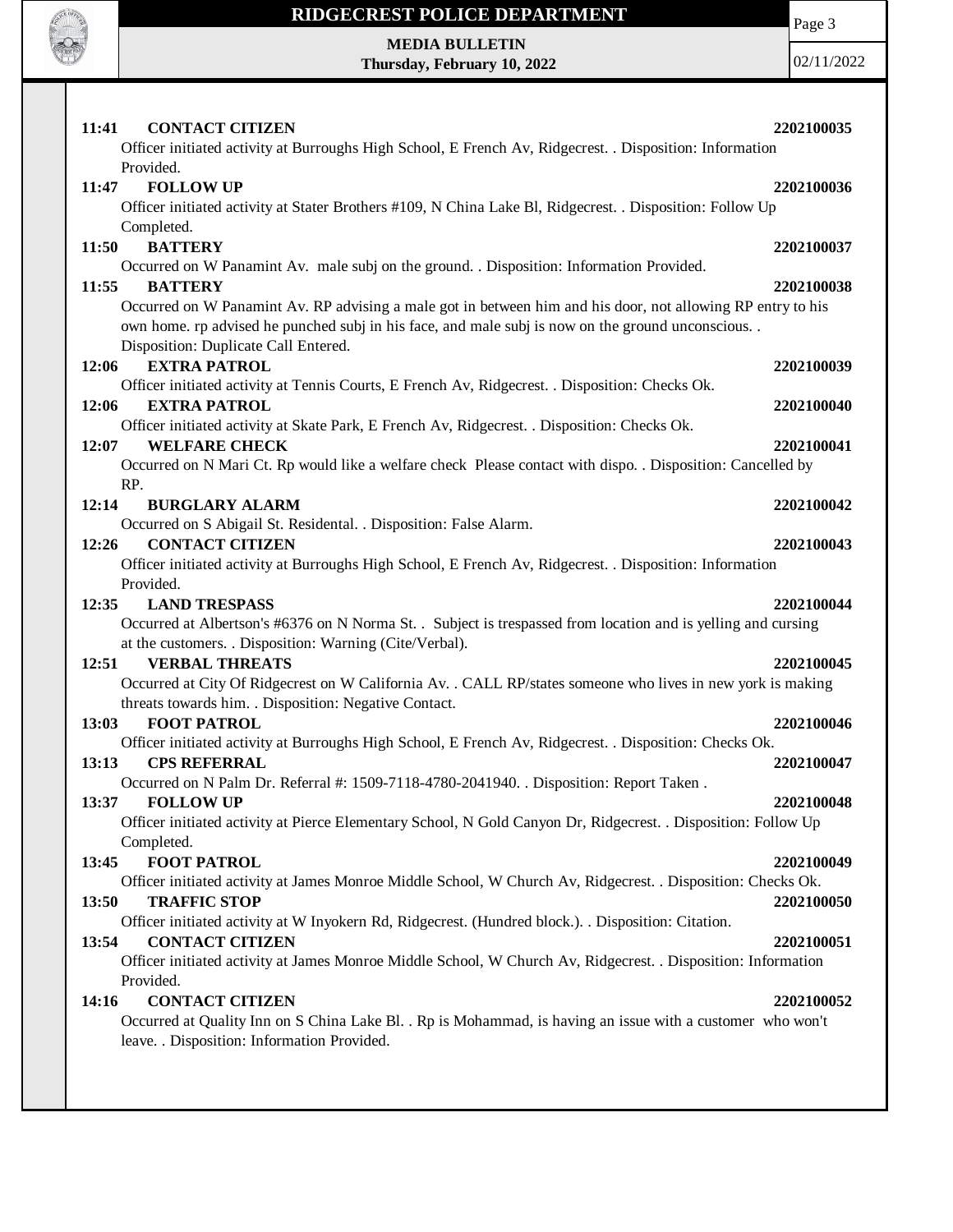

# **RIDGECREST POLICE DEPARTMENT MEDIA BULLETIN**

**Thursday, February 10, 2022**

02/11/2022

Page 4

| 14:18<br><b>TERRORIST THREATS</b>                                                                                                             | 2202100053 |
|-----------------------------------------------------------------------------------------------------------------------------------------------|------------|
| Occurred at Pierce Elementary School on N Gold Canyon Dr. Disposition: Report Taken.                                                          |            |
| 14:41<br><b>EXTRA PATROL</b>                                                                                                                  | 2202100054 |
| Officer initiated activity at Tennis Courts, E French Av, Ridgecrest. . Disposition: Checks Ok.                                               |            |
| 14:42<br><b>FOLLOW UP</b>                                                                                                                     | 2202100055 |
| Officer initiated activity at S Richmond Rd, Ridgecrest. . Disposition: Follow Up Completed.                                                  |            |
| 15:13<br><b>ACO CALL</b><br>Officer initiated activity at N Norma St, Ridgecrest. Xpat for loose dogs. . Disposition: Animal Control Handled. | 2202100056 |
| 15:17<br><b>ACO CALL</b>                                                                                                                      | 2202100057 |
| Officer initiated activity at Town & Country Mobile Home Park, N Norma St, Ridgecrest. Fu. . Disposition:                                     |            |
| Citation.                                                                                                                                     |            |
| <b>VERBAL THREATS</b><br>15:20                                                                                                                | 2202100058 |
| Occurred at James Monroe Middle School on W Church Av. . Juv is threatening another juv. . Disposition:                                       |            |
| Report Taken.                                                                                                                                 |            |
| <b>LAND TRESPASS</b><br>15:35                                                                                                                 | 2202100059 |
| Occurred on W Ward Av. Rp believes there is someone in the house right now and he wants to know if an                                         |            |
| officer can help with a walk through/rp is currently there. . Disposition: Checks Ok.                                                         |            |
| <b>VERBAL THREATS</b><br>15:46                                                                                                                | 2202100060 |
| Occurred at City Of Ridgecrest on W California Av. . CALL RP/rp states is sending her threatening messages. .                                 |            |
| Disposition: Negative Contact.                                                                                                                |            |
| <b>MEDICAL AID</b><br>15:47                                                                                                                   | 2202100061 |
| Occurred on W Christopher Ct. ambulance request. . Disposition: Referred To Other Agency.                                                     |            |
| 16:02<br><b>FOLLOW UP</b>                                                                                                                     | 2202100062 |
| Officer initiated activity at S Garth St, Kern County. . Disposition: Negative Contact.                                                       |            |
| <b>CONTACT CITIZEN</b><br>16:10                                                                                                               | 2202100063 |
| Occurred on N Warner St. P11 regarding BHS. . Disposition: Negative Contact.                                                                  |            |
| 16:11<br><b>UNWANTED SUBJECT</b>                                                                                                              | 2202100064 |
| Occurred at Ridgecrest Regional Hospital on N China Lake Bl. . HMA/Button Up Shirt/Blue Jeans /Urinated on                                    |            |
| EMS Trailer/Not leaving the area/Security Is out with him/West Parking/Behind OPP. . Disposition: Necessary<br>Action Taken.                  |            |
| 16:17<br><b>FOLLOW UP</b>                                                                                                                     | 2202100065 |
| Officer initiated activity at W Wilson Av, Ridgecrest. . Disposition: Negative Contact.                                                       |            |
| <b>FOLLOW UP</b><br>16:23                                                                                                                     | 2202100066 |
| Officer initiated activity at W Burns, Kern County. . Disposition: Follow Up Completed.                                                       |            |
| 16:23<br><b>INFORMATION</b>                                                                                                                   | 2202100067 |
| Occurred on W Veada Av. Rp would like to provide info. . Disposition: Information Received.                                                   |            |
| 16:46<br><b>MEDICAL AID</b>                                                                                                                   | 2202100068 |
| Occurred on W Bennett Av. Cellular E911 Call: Service Class: WPH2 Via Translator Line Ambulance Request                                       |            |
| Disposition: Referred To Other Agency.                                                                                                        |            |
| <b>ASSIST OTHER DEPARTMENT</b><br>17:37                                                                                                       | 2202100069 |
| Occurred on N Palm Dr. . Disposition: Information Provided.                                                                                   |            |
| <b>UNWANTED SUBJECT</b><br>17:43                                                                                                              | 2202100070 |
| Occurred at Kwik Serv on N Norma St. . WFA/Brown hair/Black Jacket/Asking people for a ride                                                   |            |
| home/Wandering around the area for about 2 hours/Possible UI. . Disposition: Assisted.                                                        |            |
| <b>DISTURBANCE - VERBAL</b><br>17:44                                                                                                          | 2202100071 |
| Occurred on W Ward Av. 2 Subs Fighting/One WMA is running WB on ward. . Disposition: Necessary                                                |            |
| Action Taken.                                                                                                                                 |            |
|                                                                                                                                               |            |
|                                                                                                                                               |            |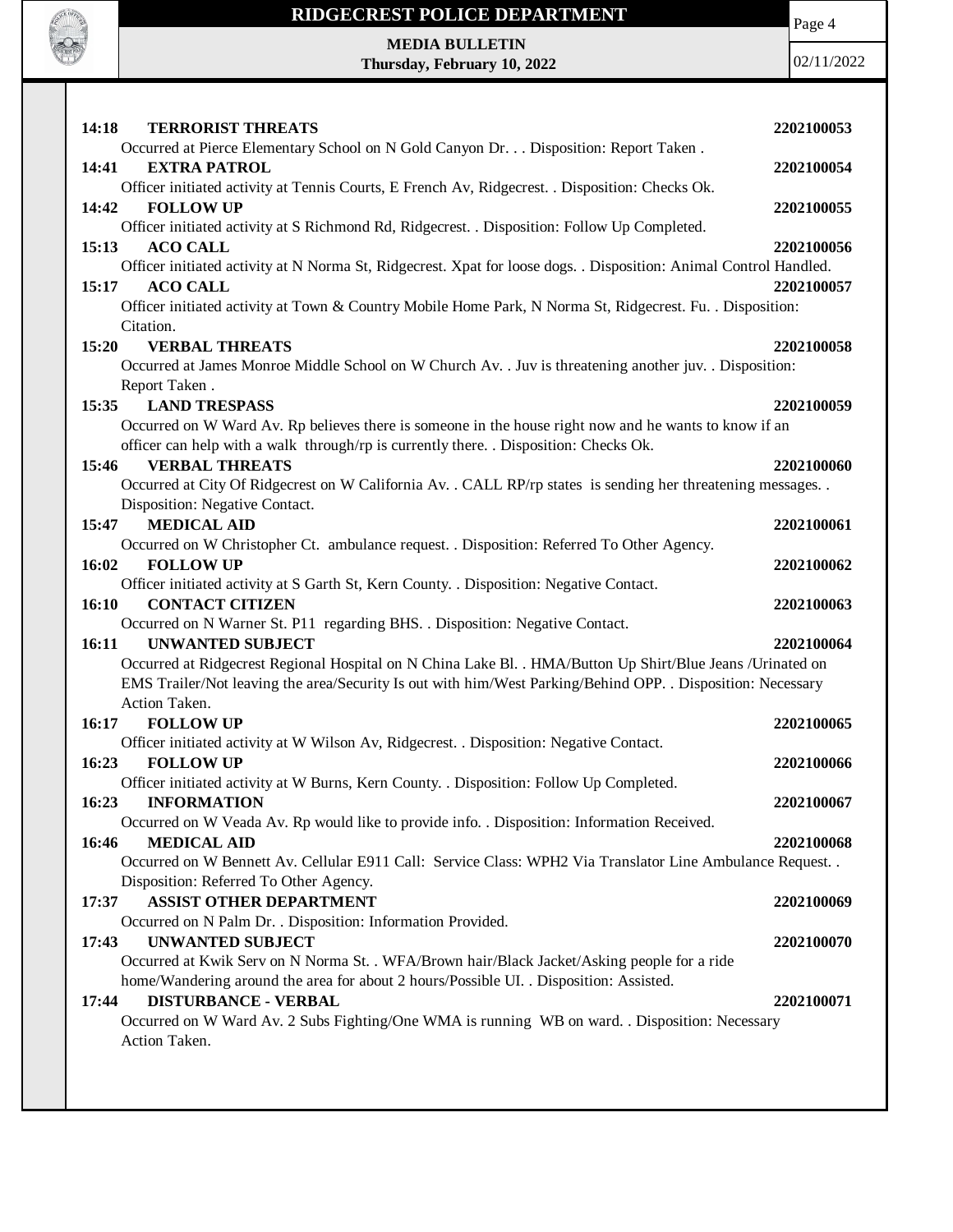

Page 5

**MEDIA BULLETIN Thursday, February 10, 2022**

| <b>MISSING JUV</b><br>17:48                                                                                       | 2202100072 |
|-------------------------------------------------------------------------------------------------------------------|------------|
| Occurred on W Church Av. Mis juv, principal of James Monroe is reporting. . Disposition: Cancelled by RP.         |            |
| <b>DISTURBANCE - NEIGHBORS</b><br>18:04                                                                           | 2202100073 |
| Occurred at Larkspur Apartments on S Downs St. . RPs neighbor is banging on the walls/Ongoing issue. .            |            |
| Disposition: Civil Problem.                                                                                       |            |
| <b>SUICIDAL SUBJECT</b><br>18:18                                                                                  | 2202100074 |
| Occurred on W Atkins Av. . Disposition: Unfounded.                                                                |            |
| 18:30<br><b>INFORMATION</b>                                                                                       | 2202100075 |
| Occurred on W Moyer Av. Misc info provided about mind control. . Disposition: Information Received.               |            |
| 18:45<br><b>MEDICAL AID</b>                                                                                       | 2202100076 |
| Occurred on N Fairview St. Cellular E911 Call: Service Class: WPH2 Ambulance Request. . Disposition:              |            |
| Referred To Other Agency.                                                                                         |            |
| <b>CONTACT CITIZEN</b><br>18:49                                                                                   | 2202100077 |
| Occurred on W Ward Av. Rp requesting info regarding r/o status. . Disposition: Information Provided.              |            |
| 19:05<br><b>INJURY TC</b>                                                                                         | 2202100078 |
| Occurred at E California Av/S China Lake Bl. Cellular E911 Call: Service Class: W911 2 Veh/One veh in the         |            |
| street                                                                                                            |            |
| 19:34<br><b>MEDICAL AID</b>                                                                                       | 2202100079 |
| Occurred on W Christopher Ct. Cellular E911 Call: Service Class: WPH2 Ambulance Request. . Disposition:           |            |
| Referred To Other Agency.                                                                                         |            |
| <b>FOLLOW UP</b><br>19:53                                                                                         | 2202100080 |
| Officer initiated activity at Ridgecrest Regional Hospital, N China Lake Bl, Ridgecrest. . Disposition: Follow Up |            |
| Completed.                                                                                                        |            |
| <b>AREA CHECK</b><br>20:42                                                                                        | 2202100081 |
| Occurred on S Mahan St. Cellular E911 Call: Service Class: WPH2 Multiple juvs shooting BB guns in the             |            |
| air/Riding quads up and down the street. . Disposition: Gone Prior to Arrival.                                    |            |
| <b>SAFETY HAZARD</b><br>20:53                                                                                     | 2202100082 |
| Occurred at Jess Mini Mart on S China Lake Bl. . Boxes in the roadway on China Lake Blvd. . Disposition:          |            |
| Unable To Locate.                                                                                                 |            |
| 21:02<br><b>CIVIL PROBLEM</b>                                                                                     | 2202100083 |
| Occurred on N Norma St. Contact via 21. . Disposition: Information Provided.                                      |            |
| 21:12<br><b>CITIZEN ASSIST</b>                                                                                    | 2202100084 |
| Occurred on S Fairview St. RP needs helping getting into his home. . Disposition: Cancelled by RP.                |            |
| <b>TRAFFIC STOP</b><br>21:37                                                                                      | 2202100085 |
| Officer initiated activity at W Inyokern Rd/N Jacks Ranch Rd, Kern County. . Disposition: Warning                 |            |
| (Cite/Verbal).                                                                                                    |            |
| <b>REPOSSESSION</b><br>21:40                                                                                      | 2202100086 |
| Occurred on S Sanders St. Owner Unaware. . Disposition: Information Received.                                     |            |
| <b>SUSPICIOUS CIRCUMSTANCES</b><br>21:48                                                                          | 2202100087 |
| Occurred on W Drummond Av. RP got a VM from an ex tenant. . Disposition: Referred To Other Agency.                |            |
| <b>INFORMATION</b><br>22:13                                                                                       | 2202100088 |
| Occurred at John's Pizza Parlor on W Ridgecrest Bl. Disposition: Information Received.                            |            |
| <b>DOMESTIC DISTURBANCE</b><br>23:48                                                                              | 2202100089 |
| Occurred on N Robalo St. RP stated her boyfriend is threatening to take her son                                   |            |
| DVIR between Waltman, Monica & Taylor, Kassaye/Dating/One Child in Common/Arguing over relationship               |            |
| issues. . Disposition: Domestic Violence Documentation.                                                           |            |
| <b>MEDICAL AID</b><br>23:55                                                                                       | 2202100090 |
| Occurred on N Balsam St. Cellular E911 Call: Service Class: W911 Ambulance Request. . Disposition: Referred       |            |
| To Other Agency.                                                                                                  |            |